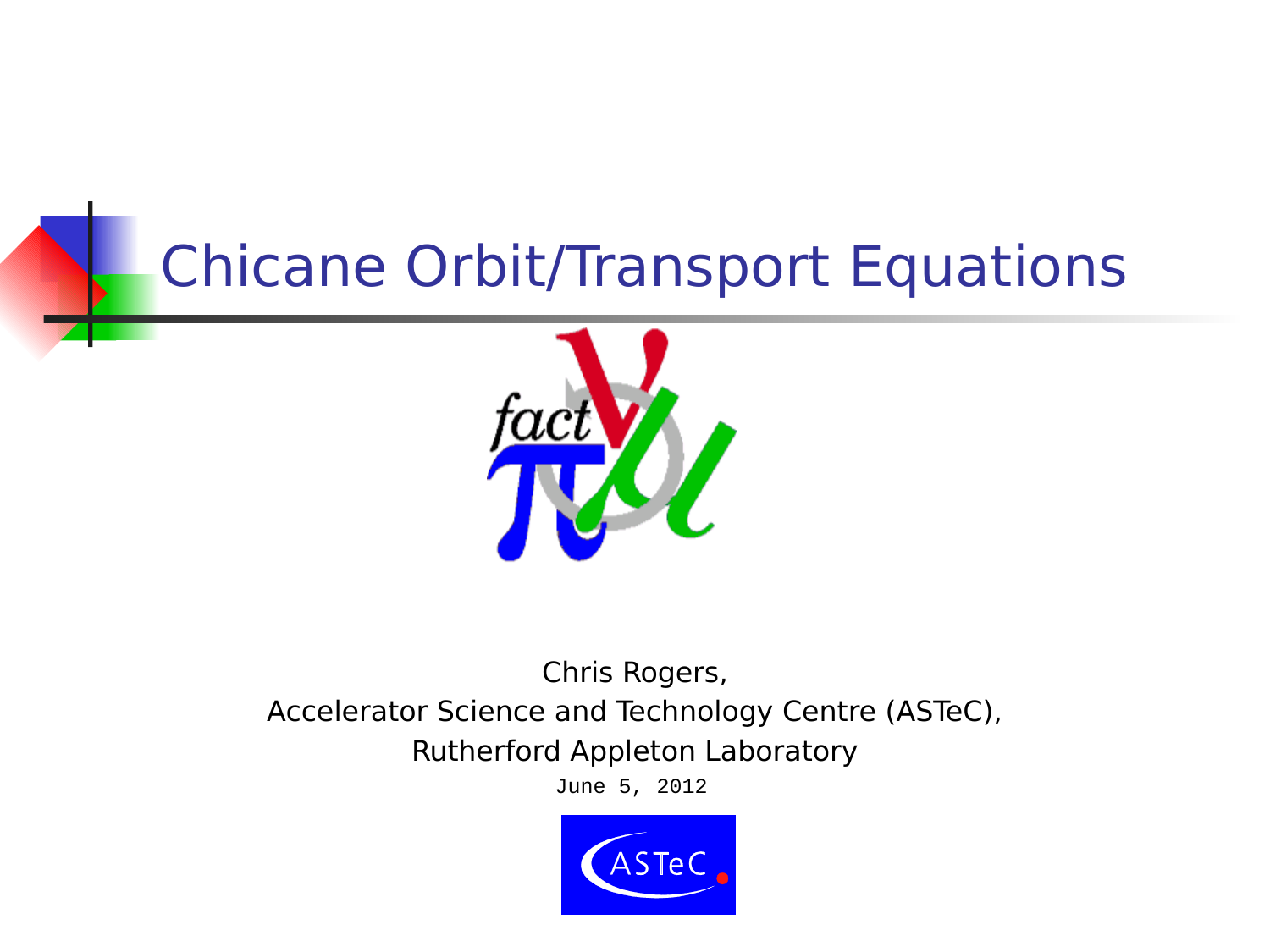## Bent solenoid chicane



- Try to understand
	- Why does the bent solenoid chicane work?
	- **Why does it produce such a good match?**
	- Why does it sometimes not produce a good match?
- **So far, only look at constant radius, constant field** chicane
	- **E** i.e. not end sections or joins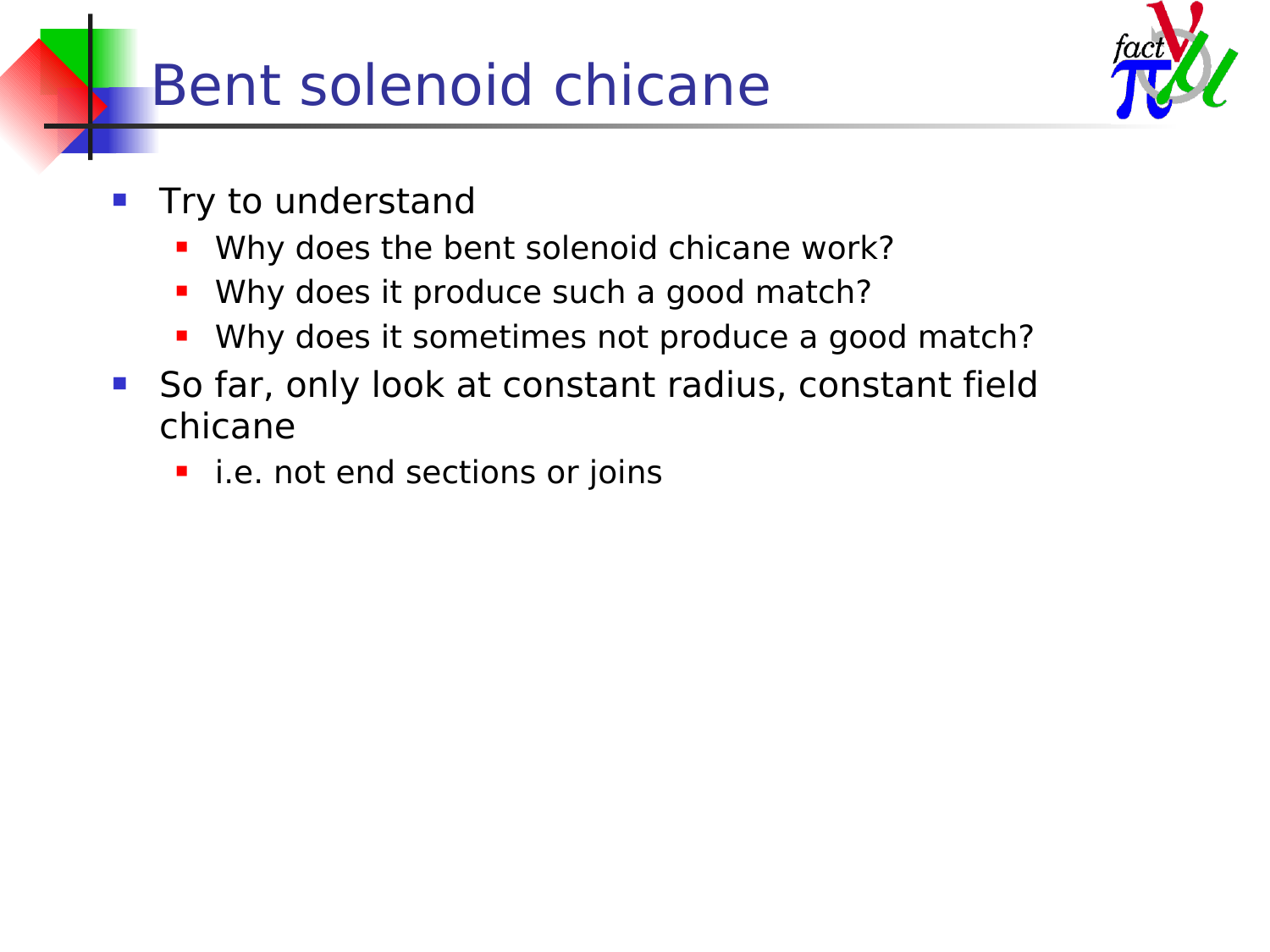# Bent solenoid chicane





- Why, in general, do particles come back onto the axis after traversing the chicane?
- Why do some particles not come back on axis after traversing the chicane?
- Why does the beam overall seem well matched when it does come back to the axis?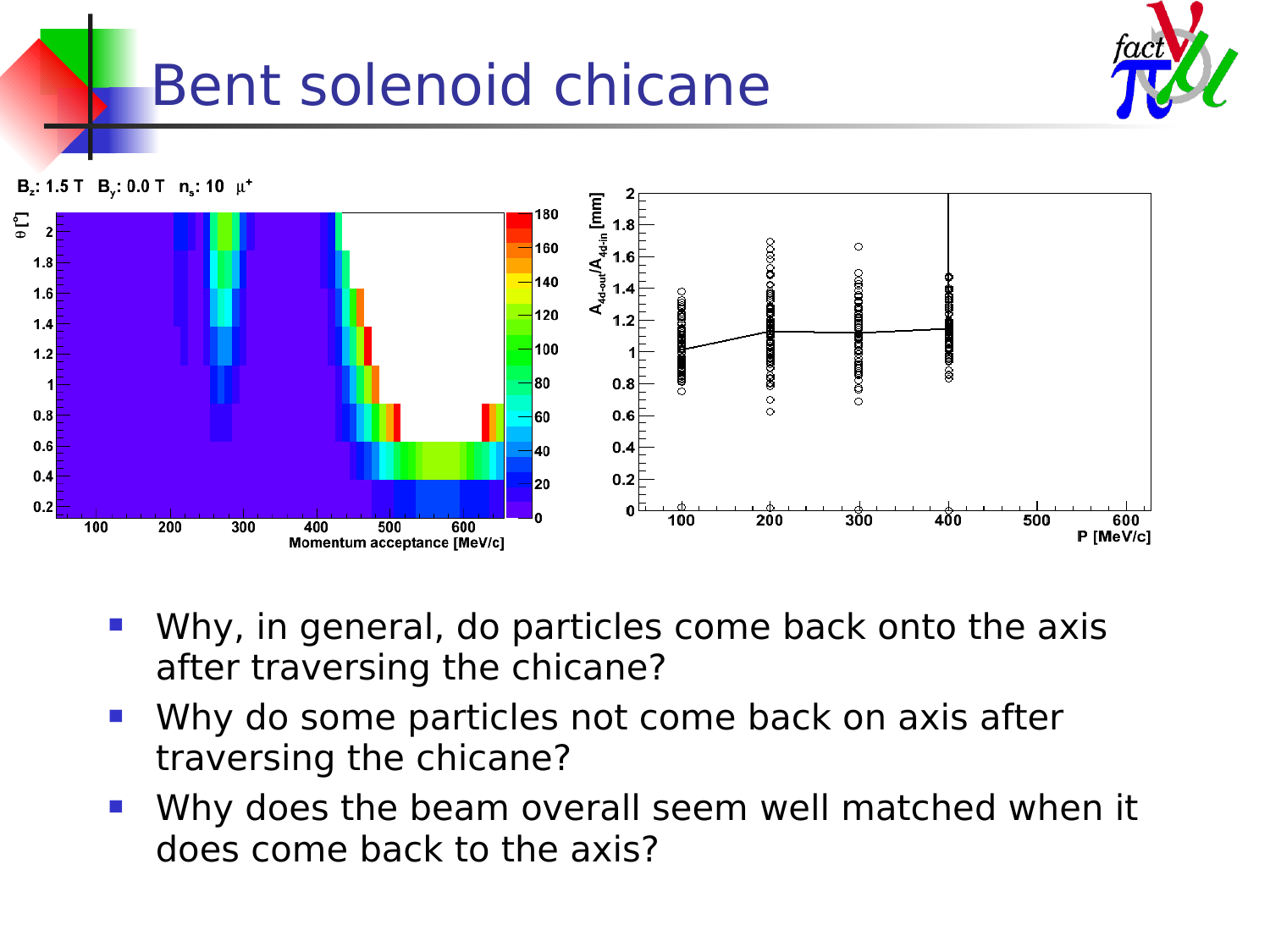#### Magnetic Field in a Constant Radius Constant Field<br>Bent Solenoid 3.1

The magnetic field in a bent solenoid is assumed to have only a radial dependence, such that it can be written as

$$
\vec{B}_{bs} = f(\rho)\vec{s} \tag{1}
$$

From Maxwell's equations, in the absence of current sources

$$
\vec{\nabla} \times \vec{B} = \left( \frac{1}{\rho} \partial_s B_y - \partial_y B_s \right) \vec{\rho} +
$$

$$
(\partial_y B_\rho - \partial_\rho B_y) \vec{s} +
$$

$$
\frac{1}{\rho} (\partial_\rho \rho B_s - \partial_s B_\rho) \vec{y} = 0.
$$

Substituting for  $\vec{B}_{bs}$  gives

$$
\partial_{\rho}\rho f(\rho) = 0 \tag{2}
$$

traversing the chicane?

$$
f(\rho) = \frac{b_0}{\rho} = \frac{b_s \rho_0}{\rho}.
$$
 (3)

Here  $b_s$  is the magnetic field strength on the reference orbit at radius  $\rho_0$ .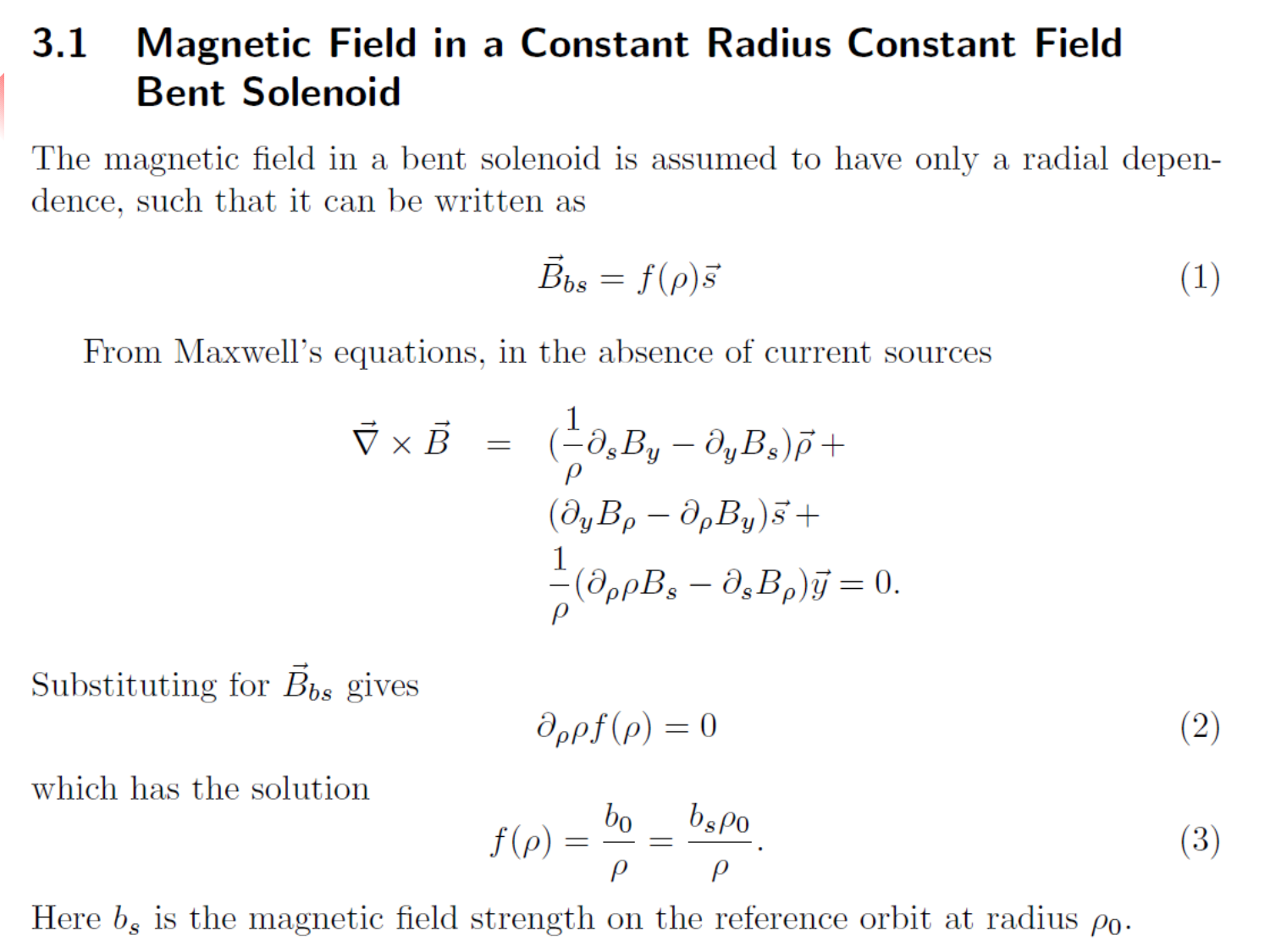#### **Helical Motion**  $3.2$

In the presence of a field of this nature, some particles can be shown to travel in a helix. Starting from the Lorentz equations,

$$
\vec{F} = \frac{d\vec{p}}{dt} = q\vec{v} \times \vec{B} \tag{4}
$$

it is possible to derive the criterion for helical motion. Assume no radial velocity, so that

$$
\vec{v} = c \frac{p_y \vec{y} + p_s \vec{s}}{E}
$$
 (5)

with speed of light c. Then if the particle is travelling at radius  $\rho$ 

$$
\vec{F} = qc \frac{pyb_0}{E\rho} \tag{6}
$$

For circular or helical motion, with constant energy,

$$
\vec{F} = m\gamma \rho \omega^2 = \frac{m\gamma \beta_s^2 c^2}{\rho} = \frac{c^2 p_s^2}{E r_0}.
$$
\n<sup>(7)</sup>

By equating the two expressions for  $\vec{F}$ 

$$
\frac{c^2 p_s^2}{E \rho} = q c \frac{p_y b_0}{E \rho}.
$$
\n
$$
(8)
$$

Then if

$$
p_y = \frac{qp_s^2}{b_0} \tag{9}
$$

particle motion will be on a helix. It should be noted that the slope of the helix is independent of the radius.

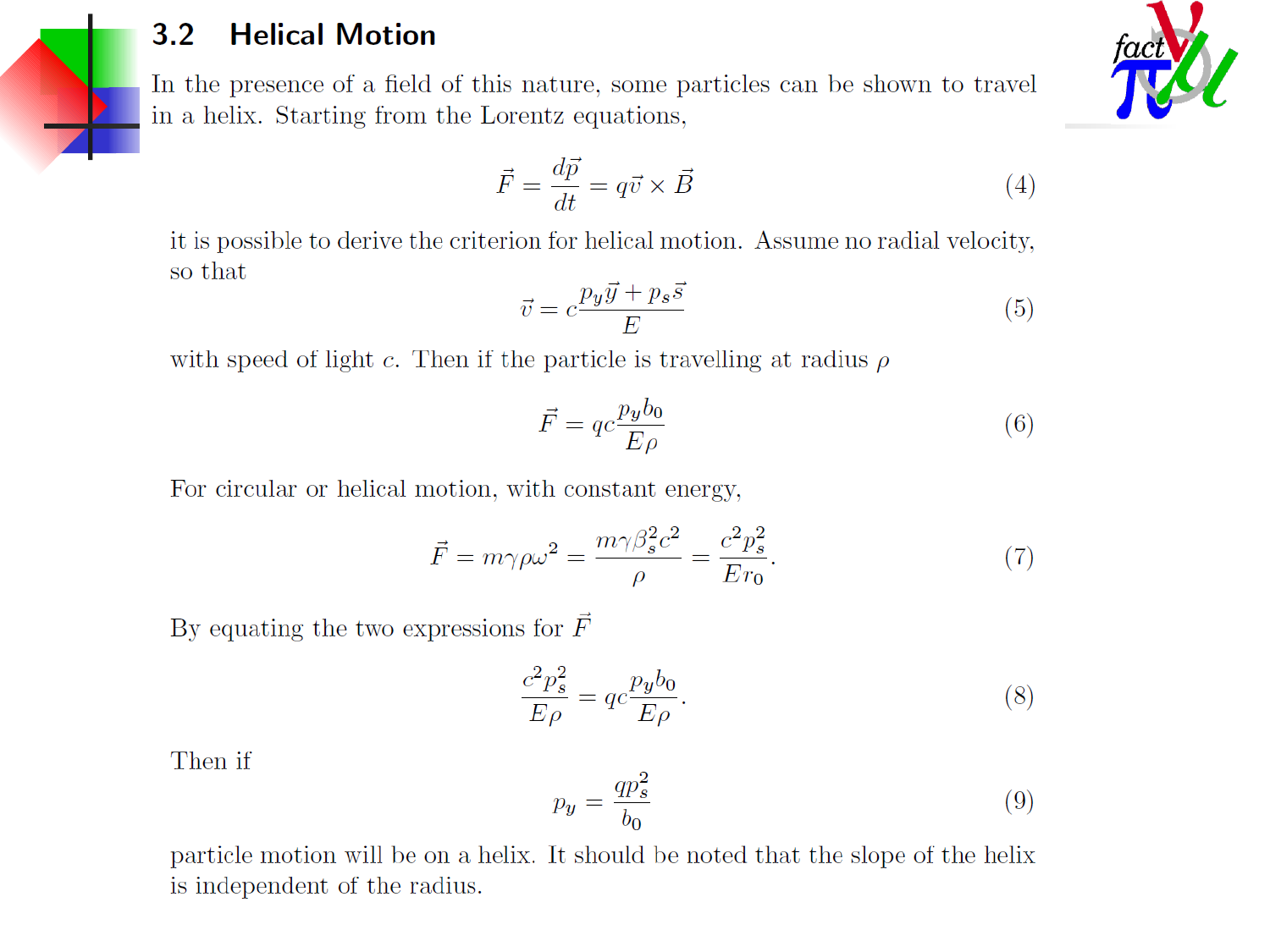# Helical motion





- **Particles following the orbit need a horizontal force to** push them back in the circle
- Get this by giving a vertical velocity
	- cross product gives a horizontal force
- Bigger momentum means restoring force needs to be bigger
	- So bigger vertical velocity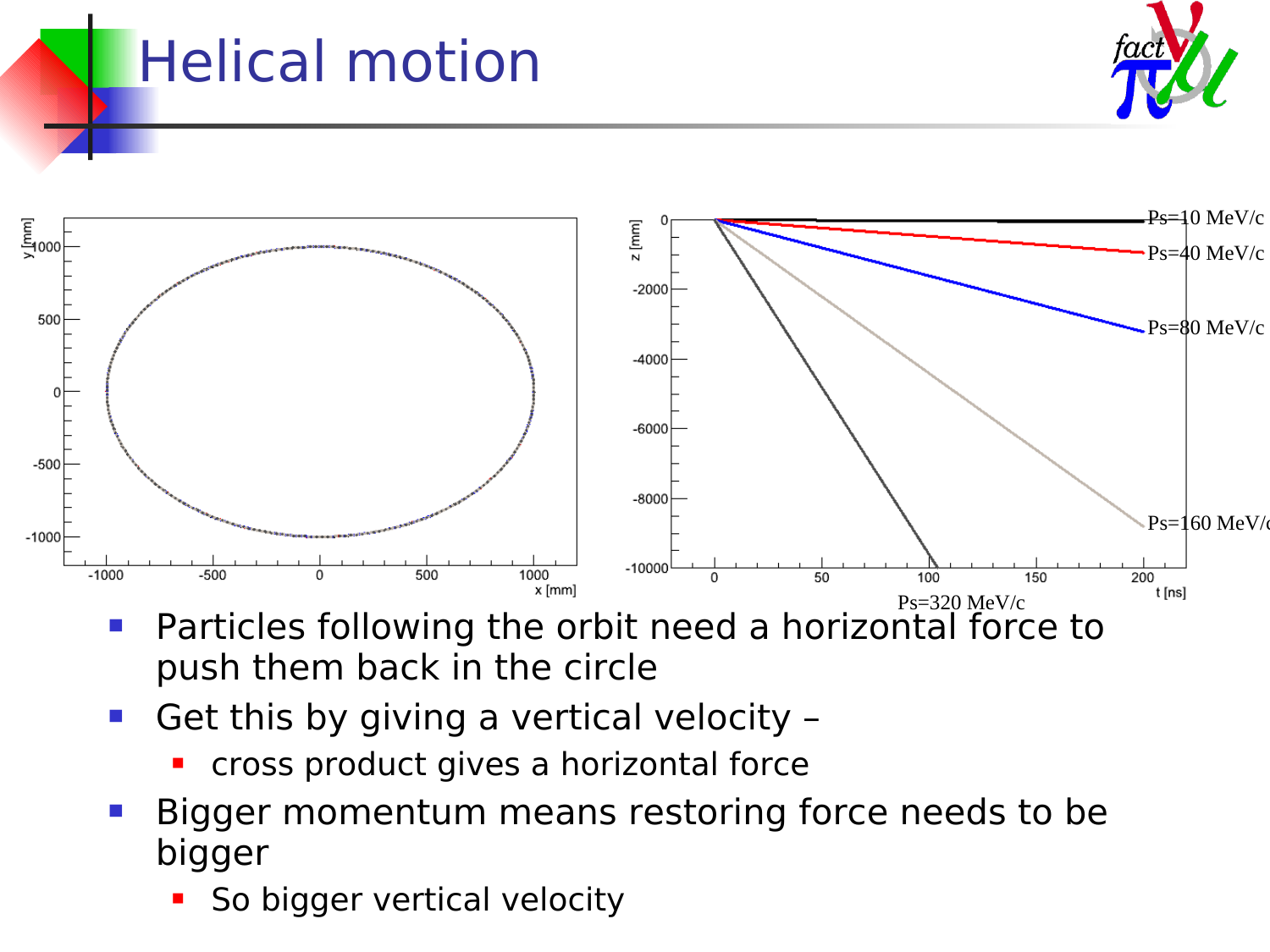## Recipe for Transfer Matrix



- **Extract vector potential**
- **Build Hamiltonian**
- **Expand Hamiltonian as a Taylor series**
- **Take Poisson bracket**
- **Gives transfer matrix**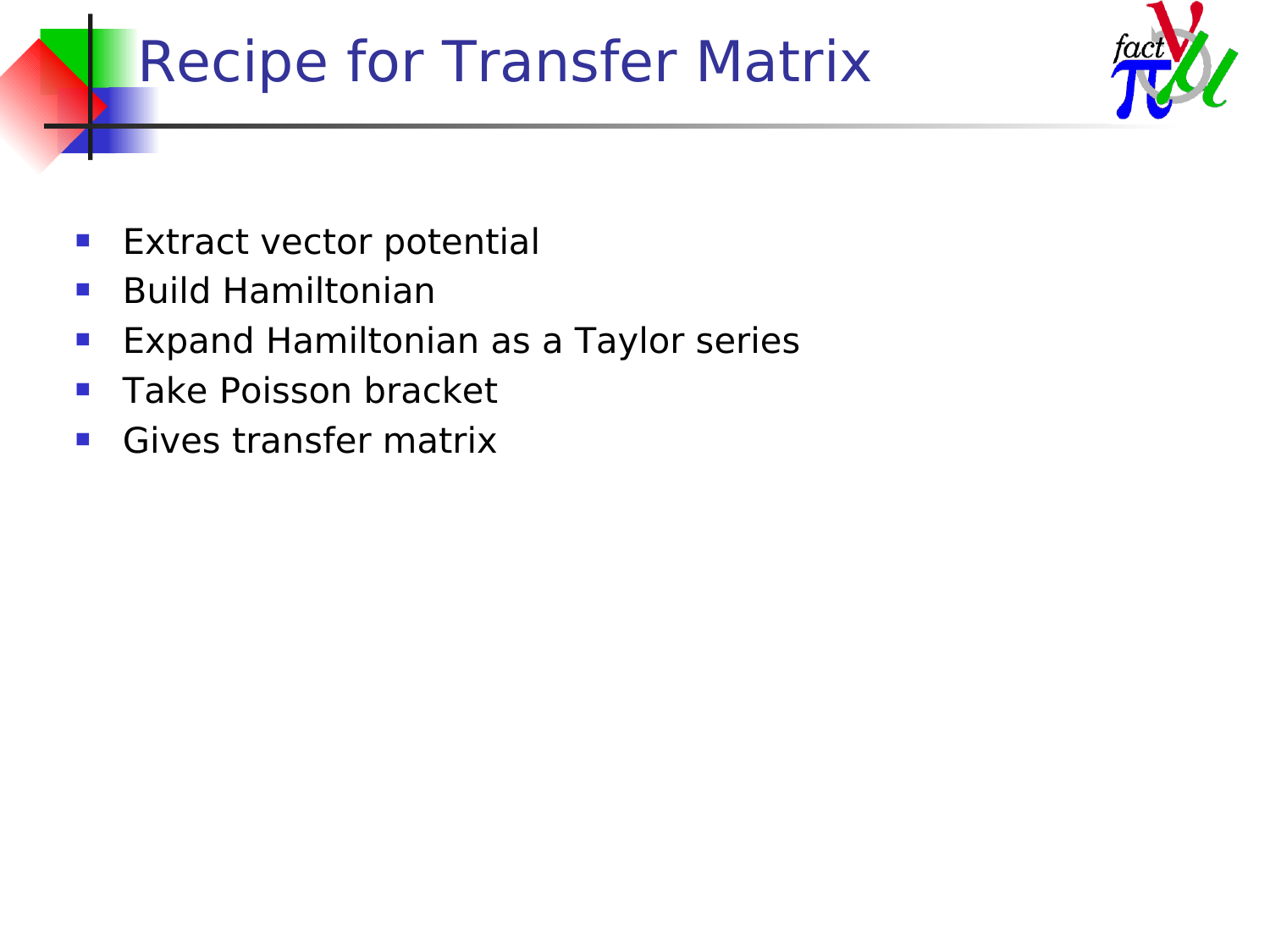#### **Vector Potential**

The vector potential for the field can be found using the defining formula

$$
\vec{B} = \nabla \times \vec{A} = \frac{b_0}{\rho} \vec{s}
$$
 (10)

Expanding the curl,

$$
\partial_y A_\rho - \partial_\rho A_y = \frac{b_0}{\rho} \tag{11}
$$

$$
\partial_s A_y - \rho \partial_\rho A_y = 0 \tag{12}
$$

$$
\partial_{\rho}\rho A_{s} - \partial_{s}A_{\rho} = 0 \tag{13}
$$

The gauge is chosen by comparison with the straight solenoid case,

$$
A_{\rho} = b_s y \frac{\rho_0}{\rho} - \frac{b_s y}{2} \tag{14}
$$

$$
A_s = 0 \tag{15}
$$

$$
A_y = -b_s \frac{\rho - \rho_0}{2} \tag{16}
$$

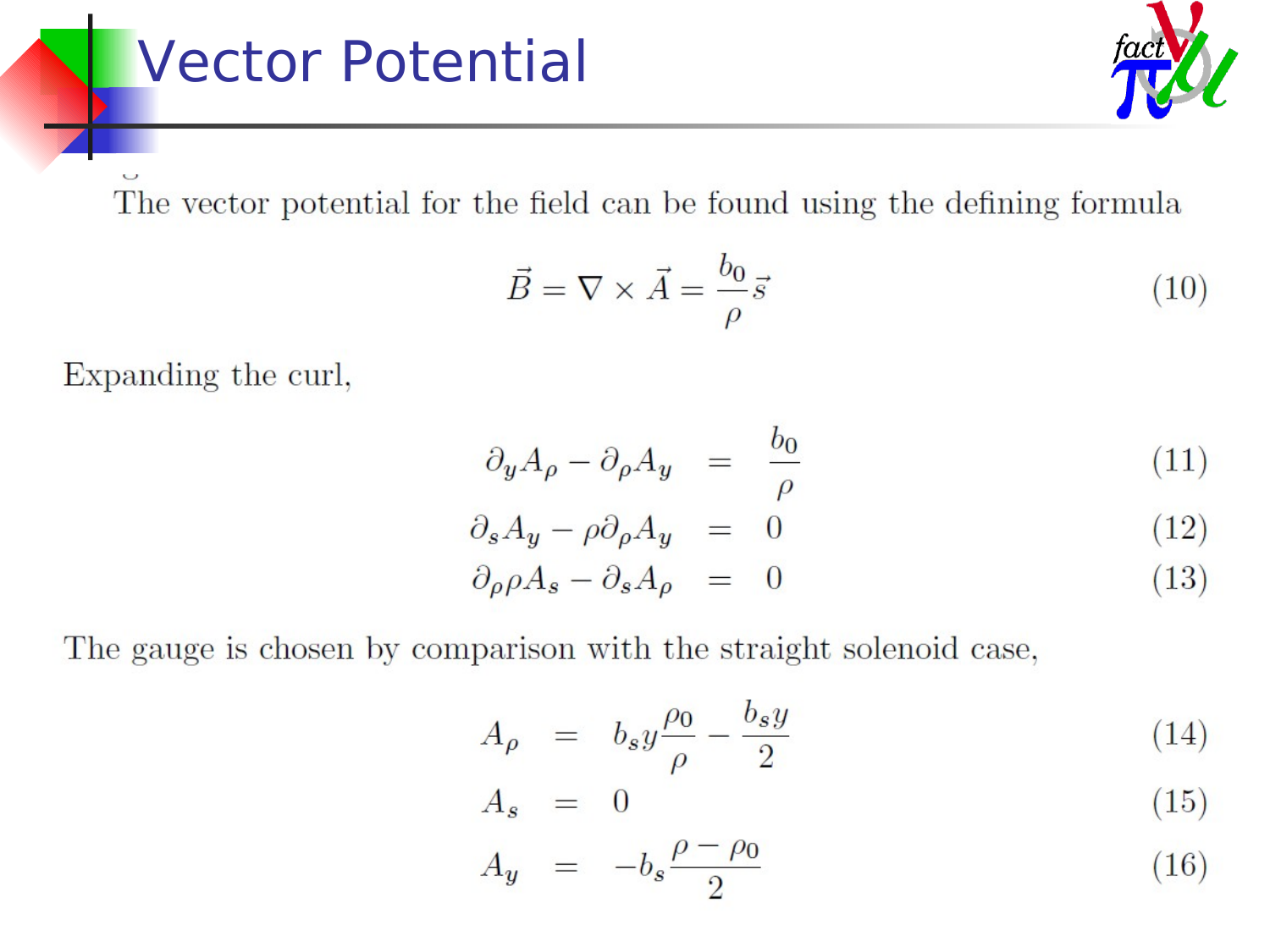#### **Vector Potential (cont.)**



Near to the reference radius, with  $\rho = \rho_0 + x$ ,

$$
A_x = b_s y \frac{\rho_0}{\rho_0 + x} - \frac{b_s y}{2} \tag{17}
$$

$$
= b_s y \sum_{i=0}^{i=\infty} \left(-\frac{x}{\rho_0}\right)^i - \frac{b_s y}{2}
$$
\n(18)

$$
= b_s y \sum_{i=1}^{i=\infty} \left(-\frac{x}{\rho_0}\right)^i + \frac{b_s y}{2}
$$
\n(19)

$$
A_s = 0 \tag{20}
$$

$$
A_y = -\frac{b_s x}{2}.\tag{21}
$$

It can be seen that as the radius of curvature tends to  $\infty$ , the vector potential tends to a straight solenoid potential, i.e.

$$
\lim_{\rho_0 \to \infty} A_x = \frac{b_s y}{2} \tag{22}
$$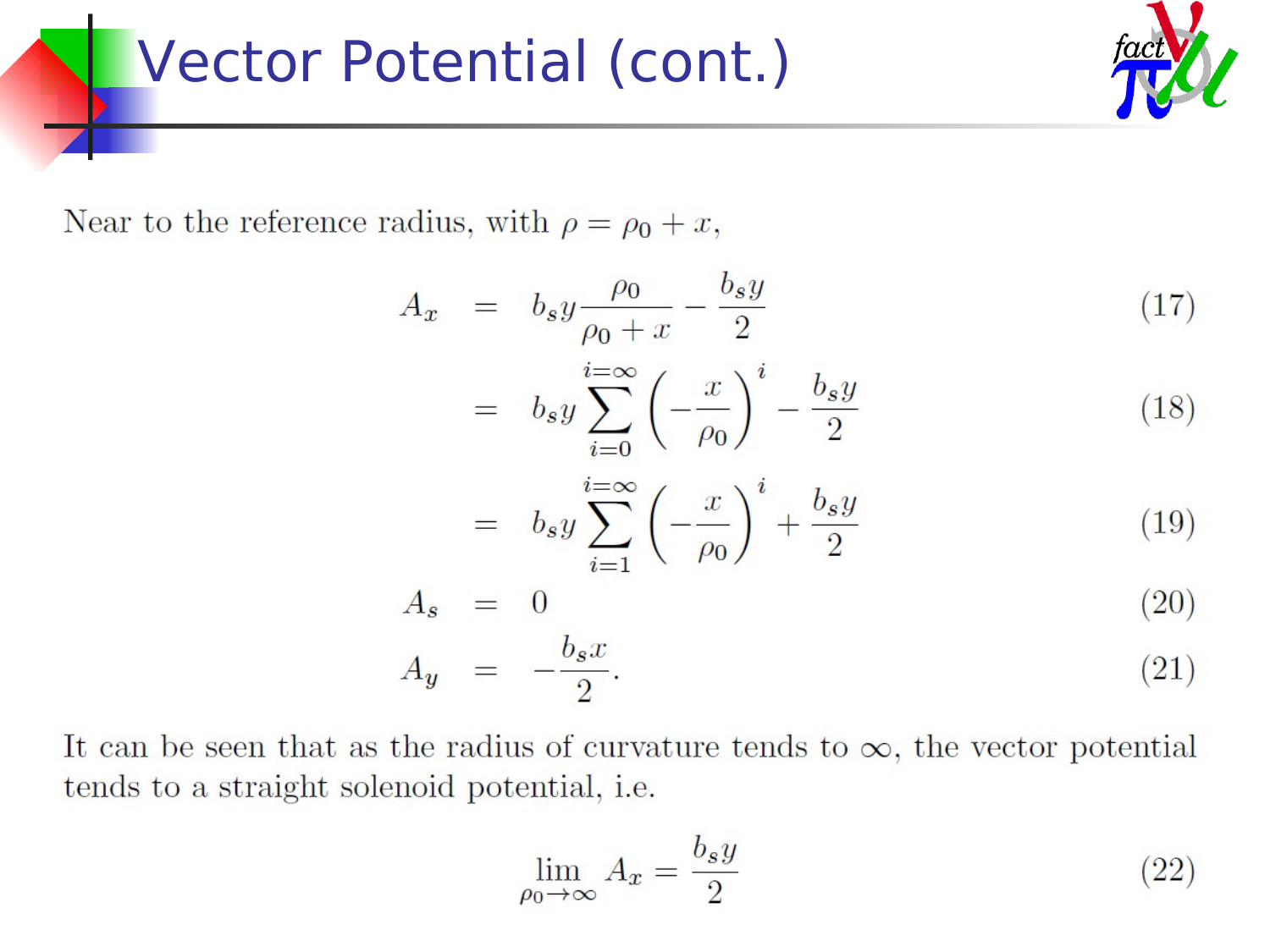## Cut a long story short...



- In the small angle approximation terms  $\sim$  xy, x<sup>2</sup>y, etc get lost
- End up with a "normal" solenoid vector potential
- Recover the normal (canonical) solenoid transfer matrix



- But note extra  $0<sup>th</sup>$  order term in x
	- **Arises from curvature of coordinate system**
- **Can offset it by changing to helical reference as above** 
	- Borrow some -x from the transfer matrix
	- I have  $q = 1$  here, and somehow a stray factor 2 ... ...
- Not quite there yet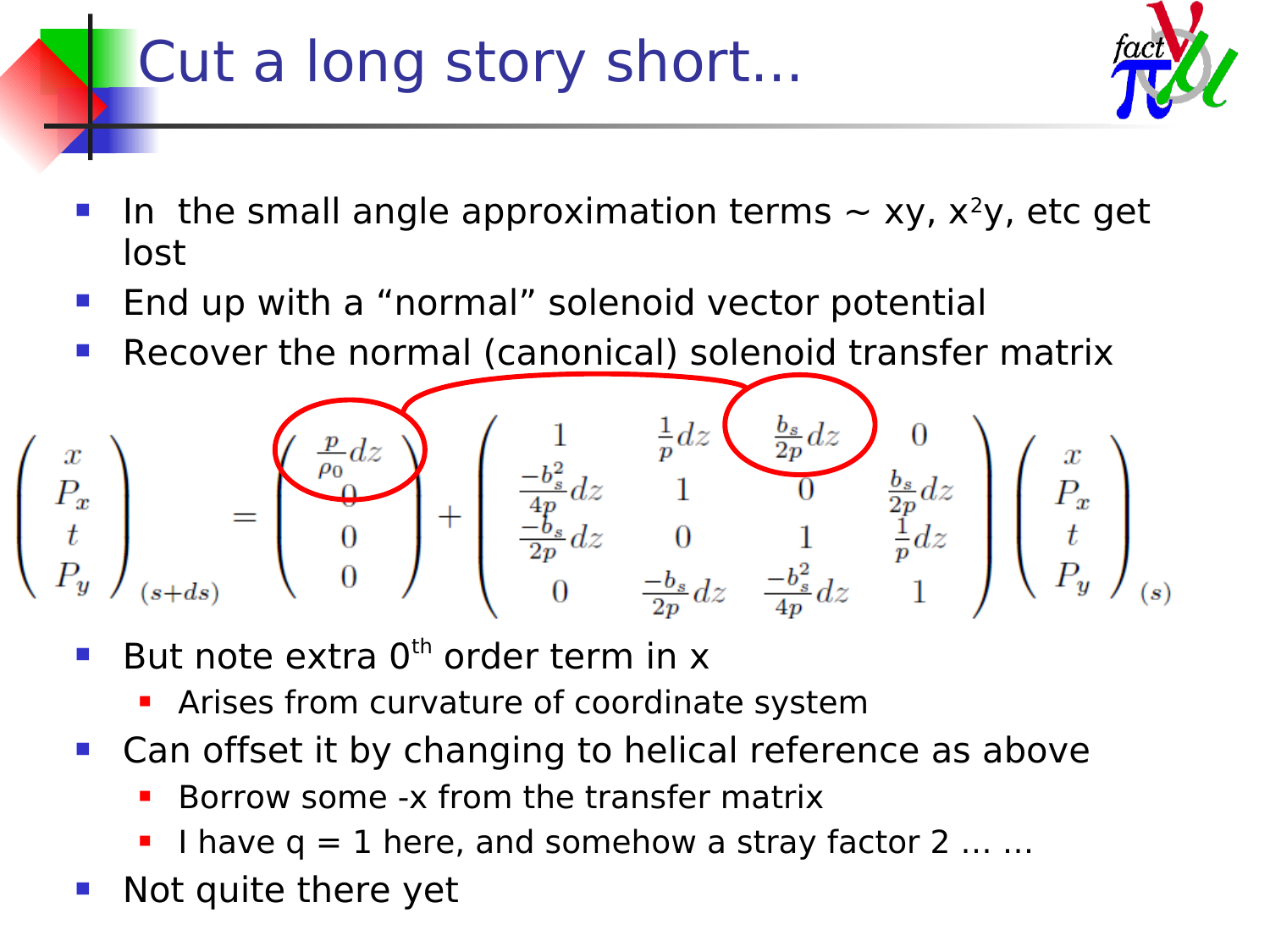#### **Tracking**







- **Small kick in px**
- **Get very well behaved** rotation about reference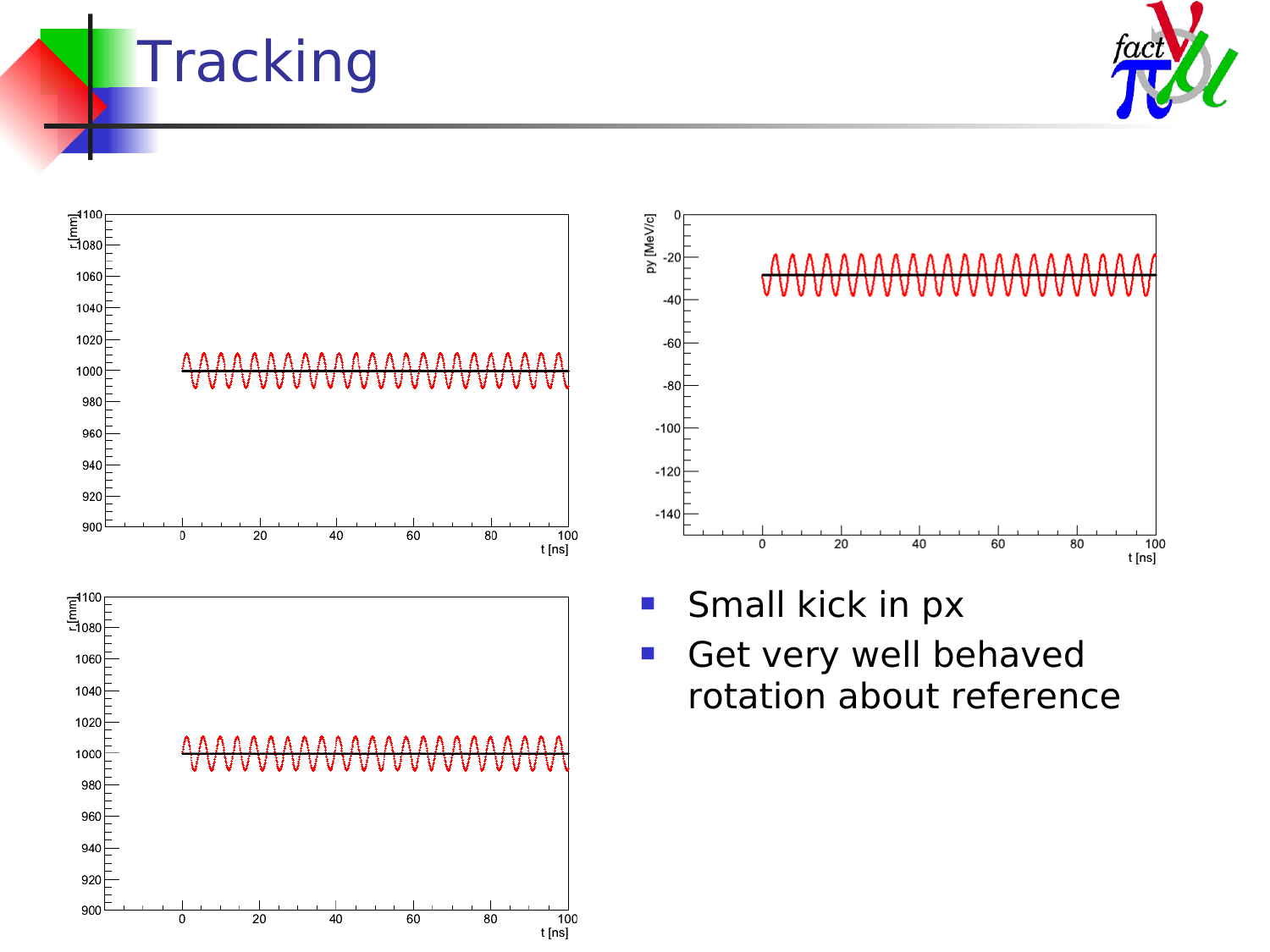